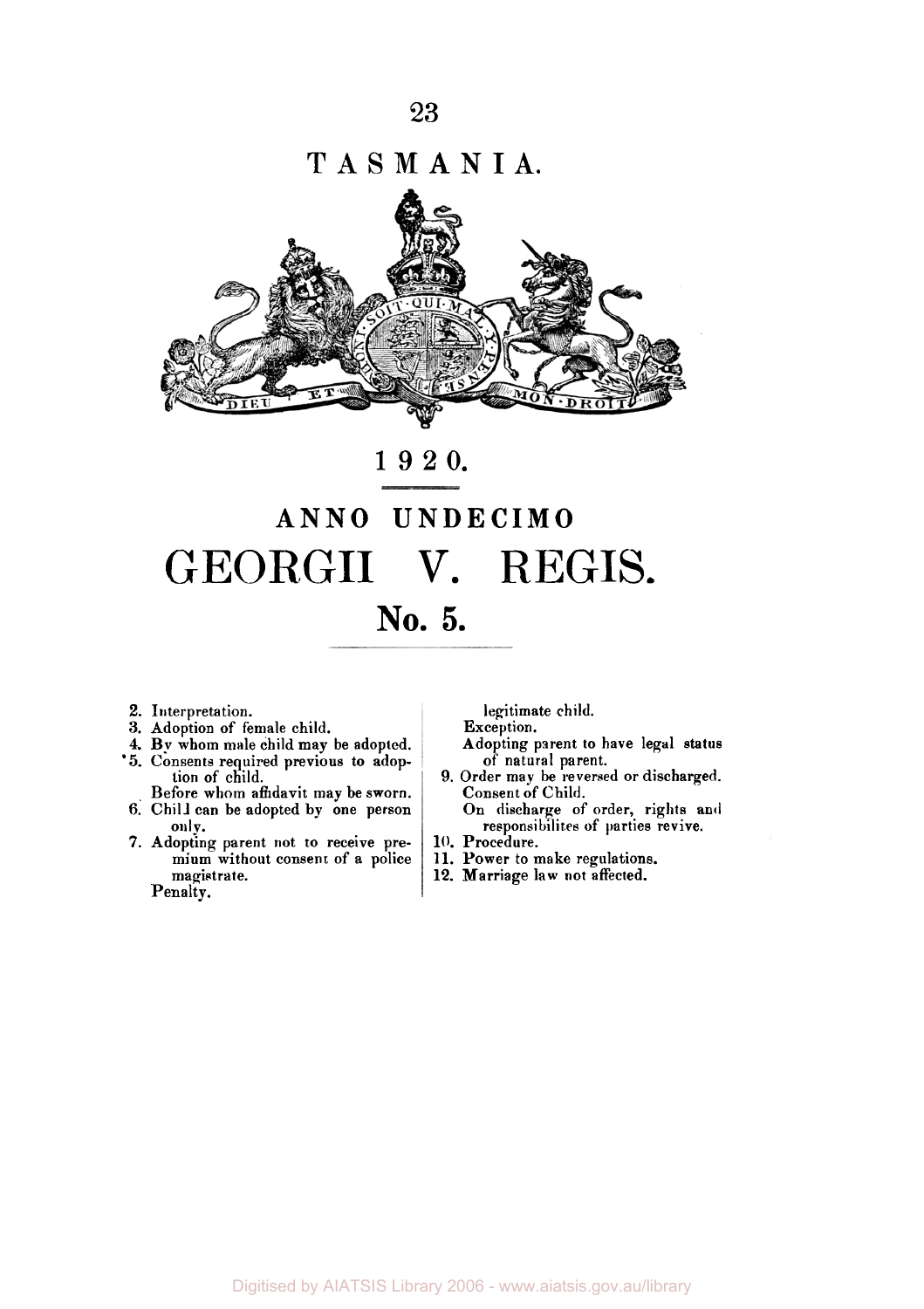### **11"** GEORGII **V.** No. **5.**

*Adoption of Children.* 

**A.D. 1920.** *-*  $\overline{\phantom{a}}$ 

"Adopting parent" means any person who is by any such order of adoption, as hereinafter provided, authorised to adopt a child ; and in case of an order being made in favour of a husband and wife on their joint application, means both husband and wife:

- '' Child " means a **boy** or girl under the age of Seventeen years :
- " Child of the State" means a child of the State within the meaning of "The Children's Charter" :
- " Deserted child " means any child who, in the opinion of the police magistrate dealing with such child under this Act, is deserted and has ceased to be cared for and maintained by its parents or by such one of them as is living, or by the guardian of such child, or by **the** mother of such child if the child be illegitimate.

magistrate by-**3** On the application, in writing, in the prescribed form, to a police

- I. Husband and wife jointly ; or by
- II. **A** married woman alone, but with the written consent of her husband; or by
- **III.** Any unmarried woman or a widow who is in the opinion of the police magistrate at least Eighteen years older than the child ; or by
- **IV.** Any unmarried man or a widower who is in the opinion of the police magistrate at least Forty years older than the child-

an order of adoption of a female child may be made by the police magis-. trate in favour of the applicant in the prescribed form and subject to the provisions of this Act.

**4** On the application, in writing, in the prescribed form, to a police

- I. Husband and wife jointly ; or by
- **II.** A married man alone, but with the written consent of his wife ; or by
- III. Any unmarried man or a widower who is in the opinion of the police magistrate at least Eighteen years older than the child ; or by
- **iv.** Any unmarried woman or a widow who is in the opinion of the police magistrate at least Thirty years older than the child-

an order of adoption of a male child may be made by the police magistrate in favour of the applicant in the prescribed form and subject to the provisions of this Act.

**Consents required previous to adoption of child. Cf.** *ibid.,* **s. 18,**  N.Z **Cf** *ibid.,* **e. 5,W.A.** 

- **5**—(1) Before making such order of adoption the police magistrate— I. May compel the attendance before him of any witness and for
	- that purpose may sign, issue, and cause to be personally served upon the witness a summons in the prescribed form :

**Adoption of cf.,** ibid., **s. 16, N.Z.** 

**Cf.** *ibid.,* **s.3,W.A.** 

**By whom male child may** be magistrate by- **adopted. Cf.** *ibid.,* **a. 17, N .Z. Cf.** *ibid.,s.4,* **W.A.**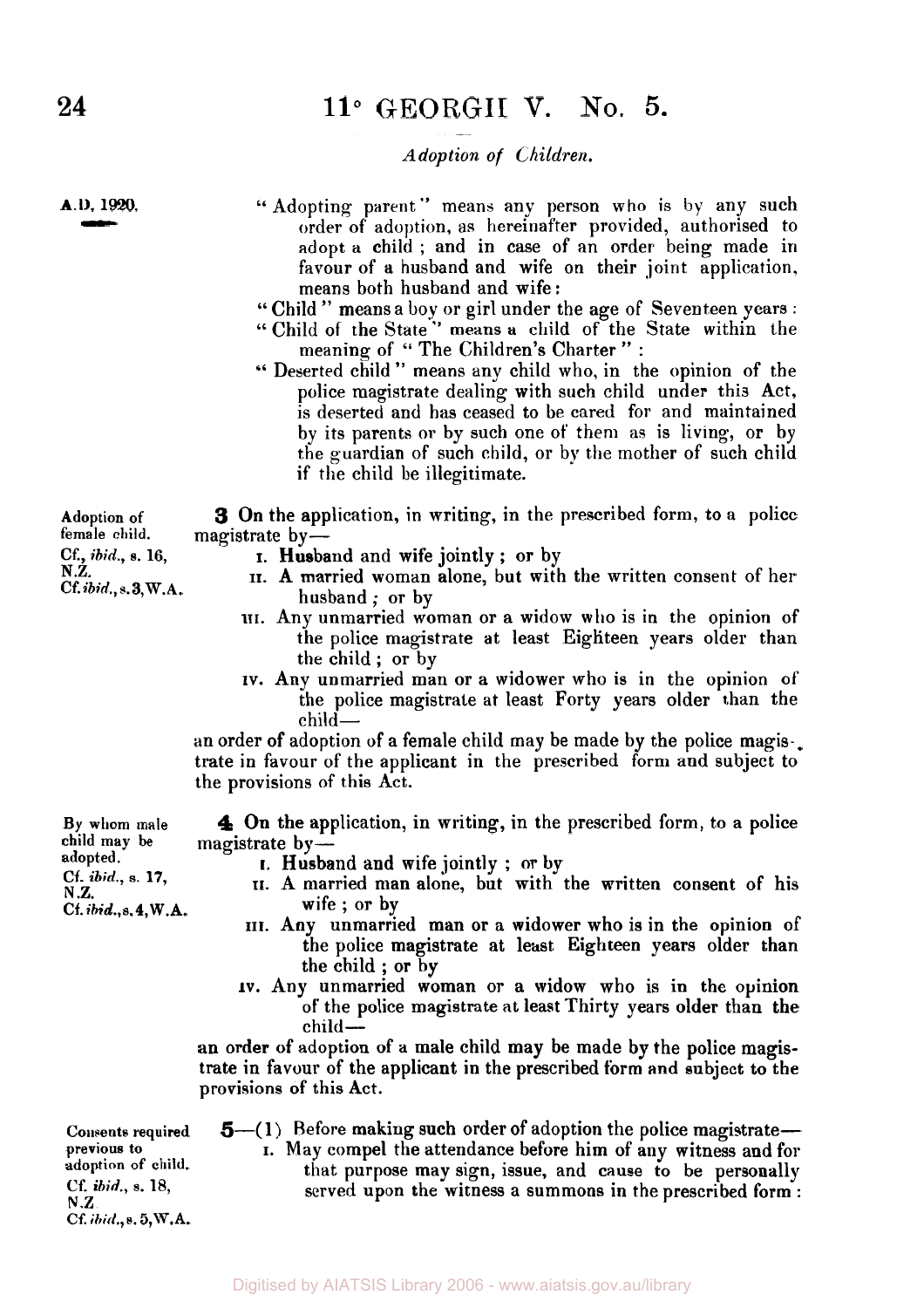*A doption of Children.* 

- **II.** Shall take evidence on oath *vinâ voce* or by affidavit in proof **A.D 1920.**  of or concerning any fact, matter, or thing required by  $\frac{D}{}^{1920}$ 
	- this Act or by the police magistrate to be proved :
- **III.** Shall be satisfied that --
	- (a) The child is under the age of Seventeen years;
	- $(b)$  The person proposing to adopt the child is of good repute, and a fit and proper person to have the care and custody thereof, and of sufficient ability to bring up, maintain, and educate the child ;
	- *(c)* The welfare and interests of the child will be promoted by the adoption; and
	- **(d)** The consents required by this Act have been duly signed and filed :
- iv. Shall besatisfied that the child, if over the age of Twelve years, consents to the adoption :
- v. **Shall,** except in the case of a child **of** the State, require the consent in writing of the parents, whether living in or out of this State, or such One of them as is living at the date of the application, or if both the parents are dead, then of the legal guardian of the child, or if One of the parents has deserted the child, then the consent of the other parent :
- **VI.** Shall not require any such consent in the case of a deserted child or a child of the State :
- VII. Shall in the case of a child **of** the **State** require the consent of the Secretary of the Children of the State Department.

(2) The affidavit. referred to in Paragraph **II.** hereof may be sworn **Before whom**  before any police magistrate, solicitor, registrar or deputy-registrar of **affidavit may be** the Supreme Court, clerk of Petty Sessions, or any justice or any **sworn. Ibid., s. 18, N.Z.** commissioner of the Supreme Court for taking affidavits.

**6** Except by husband and wife, as hereinbefore mentioned, no child **Child** can **be**  shall be adopted by more than One person.

**7**—(1) It shall be lawful, with the consent of a police magistrate,  $\frac{C_t}{N}$ ,  $\frac{b\dot{r}}{N}$ ,  $\frac{s}{N}$ . but not otherwise, for any person adopting a child under this Act to  $CF$ , *ibid.* W.A., receive a premium or other consideration in respect of such adoption.

*(2)* Any person receiving a premium or other considerarion without Adopting **parent**  such consent as aforesaid, in respect of the adoption of a child, shall be not to receive<br>liable to a penalty not exceeding One hundred Pounds, which may be premium without liable to a penalty not exceeding One hundred Pounds, which may be recovered in **a** summary way by and before **a** police magistrate, or any **police magistrate.**  Two or more justices, in the mode prescribed by "The Justices' Pro- Cf. *ibid.*, *s.* 20, cedure Act. 1919." the provisions of which Act shall apply. cedure Act, 1919," the provisions of which Act shall apply.

**8**—(1) An order of adoption made under this Act shall confer the Adopted child to surname of the adopting parent on the adopted child, in addition to the have legal status proper name of the child; and the adopted child shall for all purposes, of legitimate proper name of the child; and the adopted child shall for all purposes, of legitimate civil and criminal, and as regards all legal and equitable liabilities,  $Cf$ , *ibid.*, s. 21, rights, benefits, privileges, and consequences *of* the natural relation of **N.Z.**  parent and child, be deemed in law to be the child born in lawful Cf. *ibid.* W.A., wedlook of the eduction parent. *x* **<b>edlock** of the adopting parent.

**person only. s. 6, N.Z. consent of a Penalty.**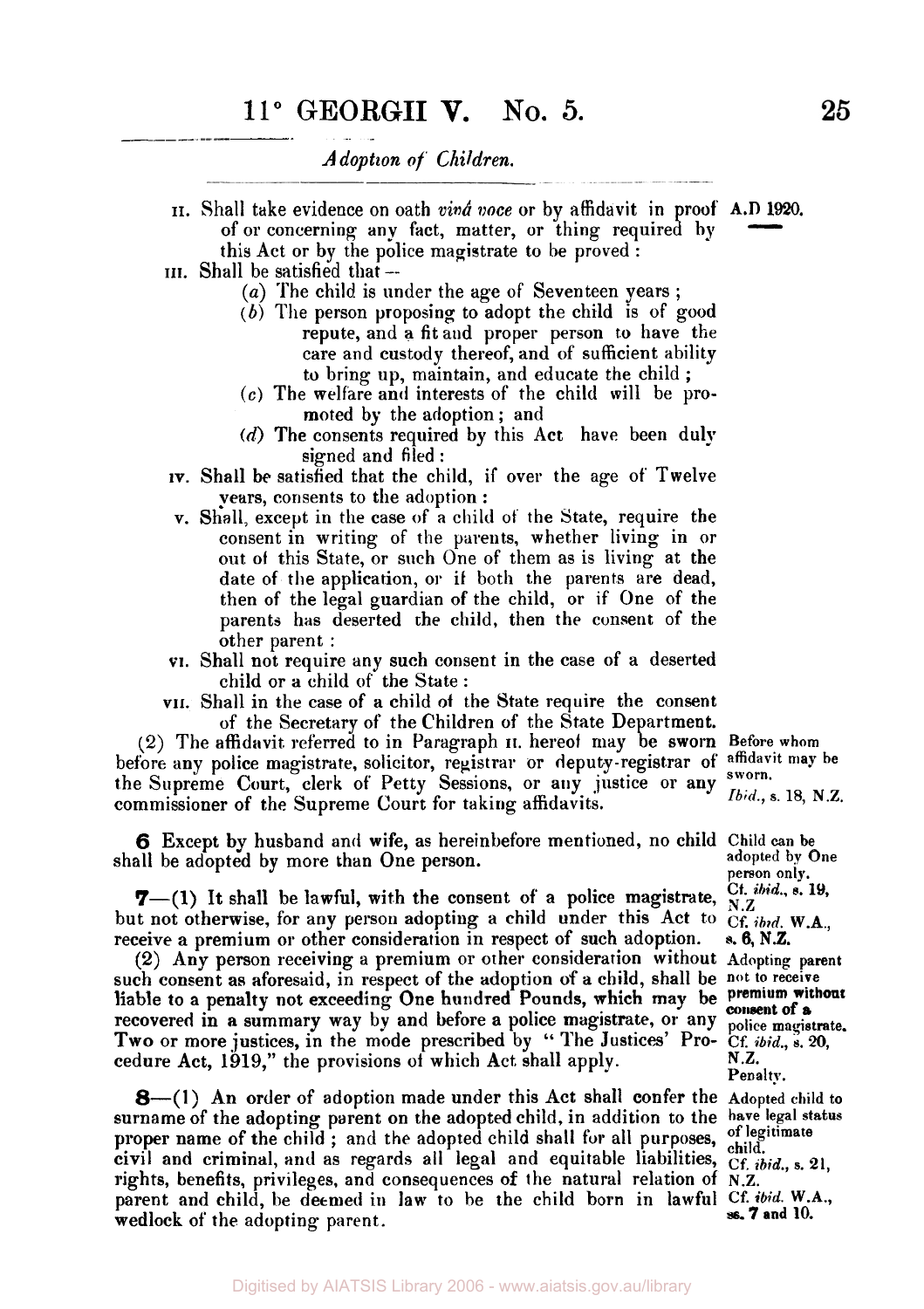# *Adoption of Children*

**A.D. 1920.** 

**Exception.**  D. 1920.

Provided that such adopted child shall not by such adoption -

- I. Acquire any right, title, or interest in any property which would devolve on any child of the adopting parent by virtue of any deed or instrument made prior to the date of such order of adoption, or by virtue of any will made prior to such date by any person other than the adopting parent, unless it is expressly so stated in such deed, instrument, or will : nor
- **II.** Be entitled to take property expressly limited to the heirs of the body of the adopting parent, nor property from the lineal or collateral kindred -of such parent by right of representation : nor
- **III** Acquire any property vested or to become vested in any child of lawful wedlock of the adopting parent in the case of the intestacy of such last-mentioned child, or otherwise than directly through such adopting parent.

**(2)** Where such order of adoption has been made, the adopting parent shall for all purposes, civil, criminal, or otherwise, be deemed in law to be the parent of such adopted child, and be subject to all liabilities affecting such child as if such child had been born to such adopting parent in lawful wedlock ; and such order of adoption shall thereby terminate all the rights and legal responsibilities and incidents existing between the child and his natural parents, except the right of the child to take property **as** heir or next-of-kin of his natural parents directly or by right of representation.

**9**-(1) It shall be lawful for any police magistrate in his discretion to vary, reverse, or discharge an order of adoption whether made by himself or any other police magistrate, subject to such terms and conditions **as** he thinks fit; but if the child has attained the age of Twelve years the order of adoption shall not be reversed or discharged without the consent of such child given orally before the magistrate.

**(2)** Where an order of adoption is discharged, then, subject **to** the conditions (if any) named in the discharging order, the child and its natural parents, and the adopting parent, shall be deemed for all purposes to be restored to the same position inter **se as** existed immediately before the order of adoption was made.

Provided that such restoration shall not affect anything lawfully done or any right or interest which became vested in the child whilst the order of adoption **was** in force.

#### **Procedure.**

9 Geo. V. No. 15. " The Children's Charter," all the provisions whereof as to proceedings **10** All applications made under this Act to a police magistrate shall be heard in a children's court as defined in and established under in such court shall (except as may be otherwise prescribed in the regulations made under this Act) apply to proceedings under this Act.

**Adopting parent to have legal status of natural parent. Cf.** *ibid.,* **S. 21, N.Z. Cf.** *ibid.,* **W.A., S.** *8.* 

**Order may be reversed or discharged. Cf.** *ibid.,* **s. 22, N.Z.**  *Cf-ibid.,* **s.9,W. A. Consent of child. On discharge of order, rights and responsibilities of parties revive. cf.** *ibid.,* **s. 22, ss. (2), N.Z.**